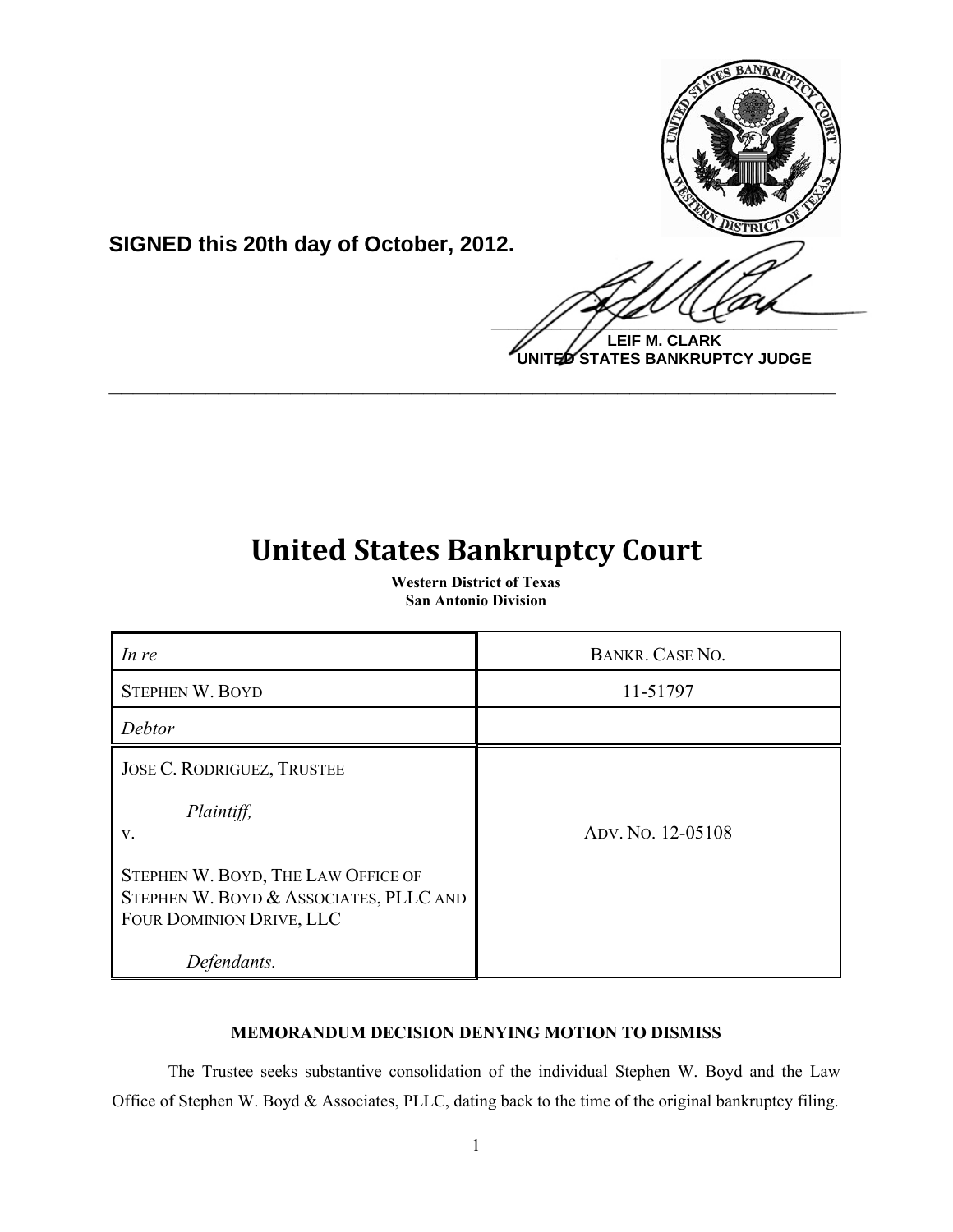### **I.** *Background Facts*

The underlying facts include the following:

The Debtor, Stephen W. Boyd ("Boyd) filed for bankruptcy protection under chapter 7 on May 24, 2011. The Law Office of Stephen W. Boyd & Associates, PLLC ("the Law Firm") is entirely owned and operated by Boyd, but has not filed for bankruptcy protection.

Much of this case revolves around the actions Boyd took to divert funds from Elbee Investments, Inc. ("Elbee") and Leo Block to a variety of Boyd's personal accounts or into companies Boyd owned or operated, such as Medlaw Services LLC or the Law Firm. The court notes several transactions as they pertain to the relationship between Boyd and the Law Firm, specifically, Boyd authorized Elbee to extend a 2 million dollar line of credit to Medlaw, which was then diverted to finance cases for the Law Firm in addition to several transactions funneling money from Elbee to Medlaw and to the Law firm. The Trustee's complaint also alleged a heavy comingling of funds between Boyd and the Law Firm, with Boyd writing checks from the Law Firm to his ex-wife, to personal bank accounts, to personal bankruptcy lawyers, and checks to his current wife.

On January 25, 2011, trial commenced in state court where Boyd, and co-defendant Medlaw Services, LLC, had been sued by Elbee "Elbee" and Erma Block as Independent Executrix of the Estate of Leo L. Block, ("Block") for breach of fiduciary duty, conspiracy, fraud, conversion, disgorgement, and exemplary damages. Eventually, after removal, remands, and a mistrial, the jury returned a verdict against Boyd for fraud, breach of fiduciary duty as an attorney, breach of fiduciary duty as a corporate director, fraud in a real estate or stock transaction, and misapplication of fiduciary property. The verdict delivered a judgment awarding damages in excess of 9.4 million dollars on in July of 2012.

Just nine days after trial commenced, the Law Firm assigned an interest in an attorney fee for *American Medical Associations v. United Health Care* (Cause No. 00-CV-2800 in the United States District Court for the Southern District of Texas). The assignment conveyed to the Law Firm's landlord, Four Dominion Drive, LLC ("FDD"), an interest "in an amount equal to the unpaid rent along with the late fees and/or interest as of the date the Assignor receives his fee from the settlement proceeds of the case."

Asserting that the Law Firm is an alter-ego of Boyd, the Trustee argues the three main creditors, Elbee Investments, Inc., Erma Block, Independent Executrix of the Estate of Leo L. Block, and Four Dominion Drive, LLC, would be best served by substantive consolidation, as consolidation provides an appropriate solution to ensure equitable treatment of the three creditors. Concurrently, the Trustee has filed a sister action to declare the assignment of the Law Firm to FDD void as a fraudulent transfer and claim the fees recovered as property of the Boyd bankruptcy estate.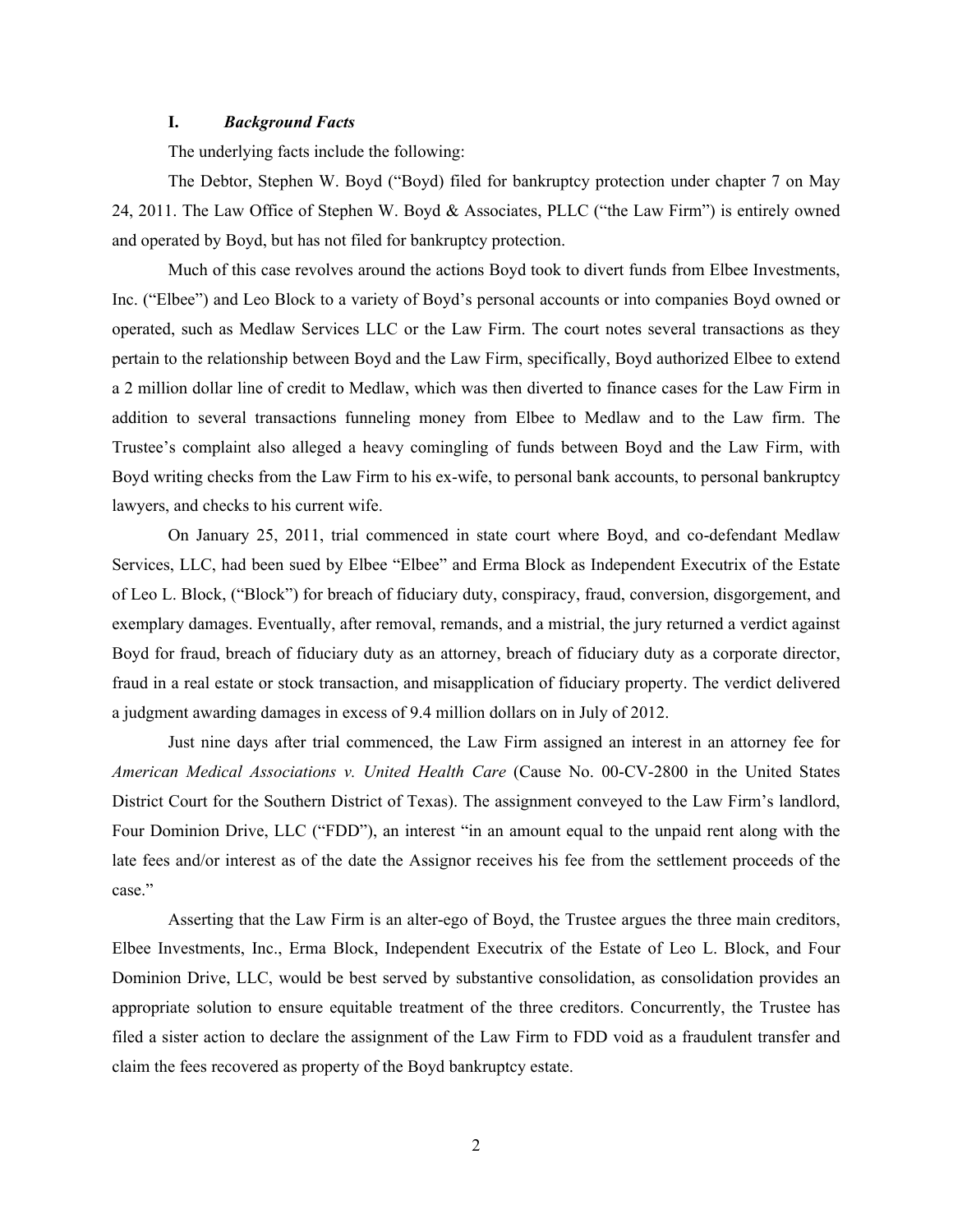#### **II.** *Summary of FDD's The Motion to Dismiss*

FDD maintains this court lacks the authority to hear the dispute, and should be dismissed under Rule 12(b)(1). FDD argues the claims asserted constitute non-core proceedings under 28 U.S.C. § 157(b)(3) and that the Supreme Court's decision in *Stern v. Marshall* limits this court's authority to hear such claims, as they "concern FDD's rights and related obligations owned by the non-debtor Law Firm, and assets of the non-debtor Law Firm, not part of the Boyd bankruptcy estate."

Second, FDD argues the case should be dismissed for lack of standing for two reasons. First, because the claims brought by the Trustee are unique personal claims belonging to Block/Elbee. And second, the Trustee's standing has been foreclosed because the creditors have already received a final judgment and the Trustee previously acquiesced to the bankruptcy court's lift of stay to allow the commencement of the state court trial.

Third, FDD asserts the Trustee's claims must be dismissed for failure to state a claim upon which relief may be granted based on the facts of the case.

Fourth, FDD alleges that the Trustee has failed to join all necessary parties to the action.

Fifth, FDD maintains the Trustee has an irreconcilable conflict barring the right to assert a claim on behalf of the Boyd estate against FDD, as Trustee is in possession and control over the stock or membership interest in the Law Firm, and thus the Trustee owes duties and responsibilities to the creditors of the law firm.

Finally, FDD alleges the Trustee's claims are barred under the principle of *in pari delicto*, as the Trustee may not bring a case standing in Boyd's shoes, as the initiating facilitator of the alleged wrongful acts and as perpetrator of wrongful conduct as alleged within the Complaint is barred by the equitable doctrine.

In the alternative, FDD asserts the Complaint is vague and ambiguous and moves for a more definite statement.

#### **III.** *Discussion*

The court has ruled on most of the matters raised in this motion in the related adversary proceeding, Adv. No. 12-5107. The court will not repeat those principles here. The parties are directed to the ruling on the motion to dismiss filed by FDD in that case for the court/s reasoning. The motion to dismiss under Rule 12(b)(1) on *Stern* grounds is denied. The motion to dismiss on subject matter jurisdiction grounds is addressed as follows:

Bankruptcy jurisdiction "is grounded in, and limited by, statute." *Celotex Corp. v. Edwards*, 514 U.S. 300, 307 (1995); *In re Wilborn*, 609 F.3d 748 (5th Cir. 2010). Federal district courts "have original jurisdiction but not exclusive jurisdiction of all civil proceedings arising under title 11, or arising in or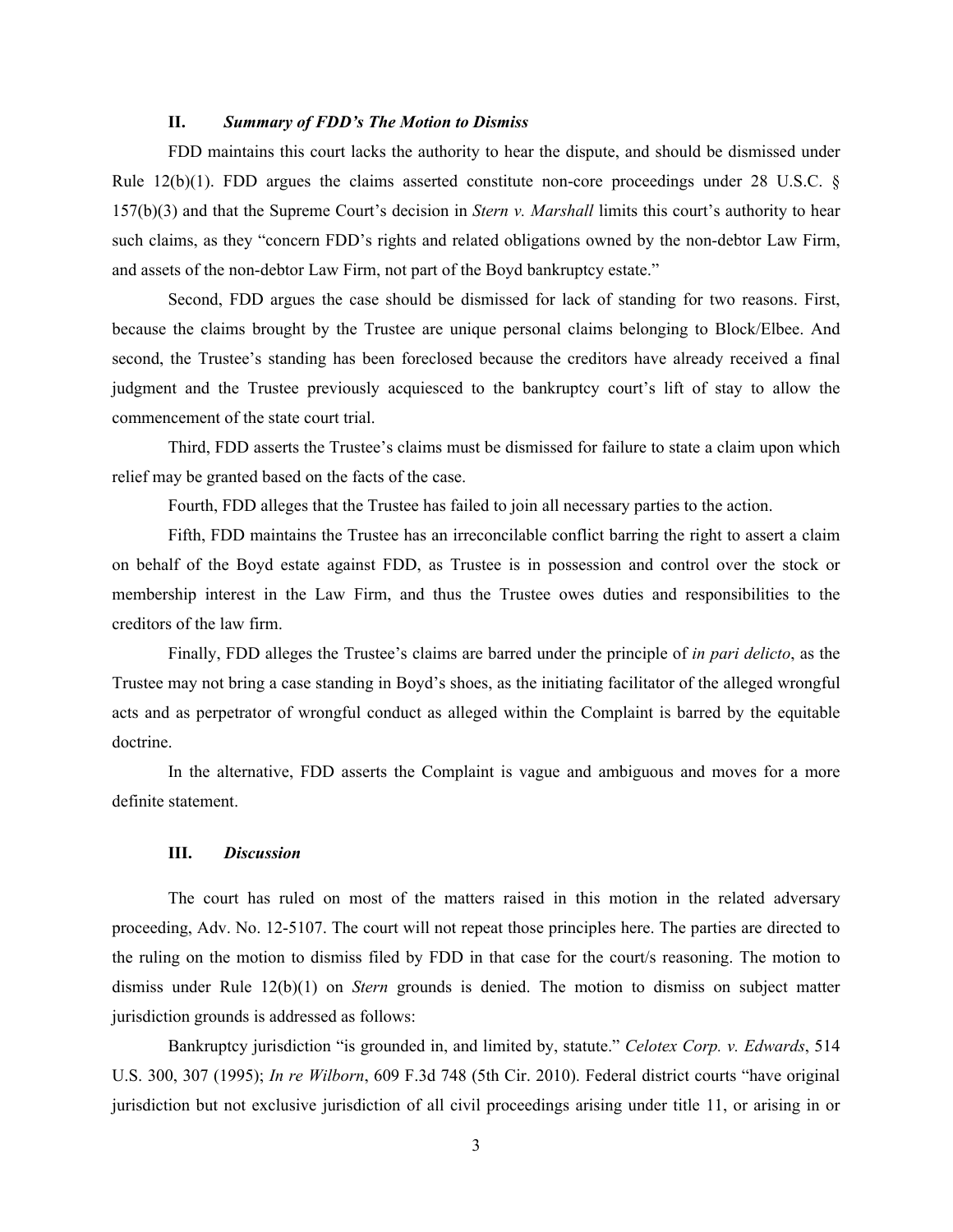related to cases under title 11." 28 U.S.C. § 1334(b). There are thus three types of bankruptcy jurisdiction: "arising under," "arising in," and "related to" jurisdiction*. See Stern v. Marshall*, 131 S. Ct. 2594, 2620, 180 L.Ed.2d 475 (2011). "Arising under" jurisdiction encompasses claims created by Title 11, such as an avoidance claim under 11 U.S.C. § 544(b). *See, e.g., Carlton v. BAWW, Inc.*, 751 F.2d 781 (5th Cir. 1985). "Arising in" jurisdiction pertains to matters that could only arise in a case under Title 11. *In re Wilborn*, 609 F.3d 748, 752 (5th Cir. 2010). "Related to" jurisdiction exists when "the outcome of that proceeding could conceivably have any effect on the estate being administered in bankruptcy." *In re Wood*, 825 F.2d 90, 93 (5th Cir. 1987) (citing *Pacor, Inc. v. Higgins*, 743 F.2d 984, 994 (3rd Cir. 1984)).<sup>1</sup> 28 U.S.C. Section 157(a) permits a district court to refer "any and all proceedings arising under title 11 or arising in or related to a case under title 11" to the bankruptcy judges within the district. Section 157(a) distinguishes core and non-core cases, providing that bankruptcy courts may 'hear and determine' core cases, but noting that bankruptcy courts may only submit findings of fact and conclusions of law to the district court in non-core cases. *See* 28 U.S.C. § 157(b), (c).

Defendants allege substantive consolidation is not a "core" claim because it does not invoke substantive bankruptcy rights and does not arise under the subject matter jurisdiction of the bankruptcy court. Substantive consolidation is a bankruptcy procedure that that redefines multiple bankruptcy estates into a single bankruptcy estate. *In re Hemingway Transp., Inc.*, 954 F.2d 1, 11-12 (1st Cir. 1992). Substantive consolidation stems from a bankruptcy court's equitable powers and is a remedy unique to bankruptcy, and indeed, does not exist outside of it. *E.g., In re Ionica PLC*, 241 B.R. 829, 834 (Bankr. S.D.N.Y. 1999); *In re Patel*, 291 B.R. 169, 174 (Bankr. D. Ariz. 2003); *In re Murray Industries, Inc.*, 119 B.R. 820, 829-30 (Bankr. M.D. Fla. 1990). The Supreme Court first discussed and adopted substantive consolidation in *Sampsell v. Imperial Paper & Color Corp.*, 313 U.S. 215, 217 (1941). There, a debtor incurred \$104,000 worth of debt while operating his unincorporated business. *Id.* at 215. The debtor then created a corporation, sold all his goods in exchange for stock, leased the old business's office space to the corporation, and then was adjudged voluntary bankrupt two years later as an individual. *Id*. at 215-16. The Trustee, recognizing that the corporation was not in bankruptcy but had received assets from the debtor, petitioned the court to bring the corporation's assets into the bankruptcy estate. *Id*. at 216. The bankruptcy referee found that the corporation was merely an instrument to put the debtor's assets beyond the reach of creditors and ordered that "the property of the corporation *was* property of the bankrupt estate and that it be administered for the benefit of the creditors of the estate." *Id*. at 217. The Supreme Court eventually found that the corporation, although legally a separate individual entity, was in reality no more than a puppet controlled by the debtor. *Id*. The Court found that consolidation occurs "where the transfer

!!!!!!!!!!!!!!!!!!!!!!!!!!!!!!!!!!!!!!!!!!!!!!!!!!!!!!!!!!!

<sup>1</sup> The Supreme Court cites both *Pacor* and *Wood* favorably. *Celotex Corp. v. Edwards,* 514 U.S. 300, 308 n. 6, 115 S. Ct. 1493, 131 L.Ed.2d 403 (1995).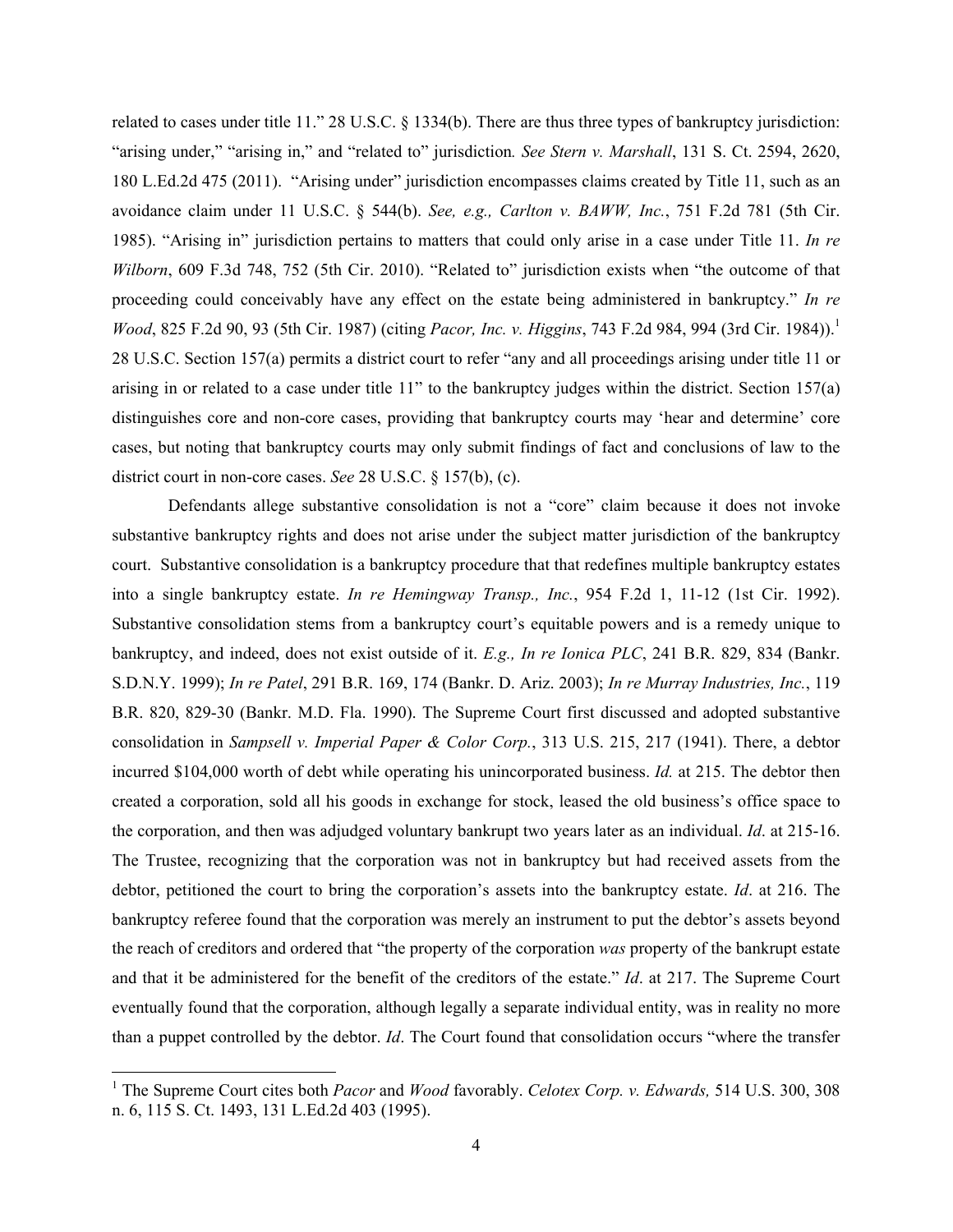[of assets] was fraudulent or where the relationship between the stockholder and the corporation was such as to justify the use of summary proceedings to absorb the corporate assets into the bankruptcy estate of the stockholder." *Id*. at 219. In conclusion, considering the historical origins and unique bankruptcy application, substantial consolidation is assuredly a "proceeding that, by its nature, could arise only in the context of a bankruptcy case." *United States Brass Corp. v. Travelers Ins. Group, Inc. (In re United States Brass Corp.)*, 301 F.3d 296, 304 (5th Cir. 2002).

Additionally, Defendants allege substantive consolidation is not core because the claims only involve assets, rights, and property of a non-debtor. Thus, Defendants argue, substantive consolidation is improper here because it would consolidate a debtor and non-debtor. However, some courts have granted motions to substantially consolidate debtors with non-debtors, relying on  $\S$  105 of the Bankruptcy Code as authority to do so. *See, e.g., In re Bonham*, 229 F.3d 750 , 765 (9th Cir. 2000). Further, substantive consolidation is a remedy alive and well in the Fifth Circuit. *In re Bass*, 2011 WL 722384, at \*11 (Bankr. W.D. Tex. 2011); *see also In re Introgen Therapeutics, Inc.*, 429 B.R. 570 (Bankr. W.D. Tex. 2010). In *In re Bass*, the court was presented with a substantive consolidation of a debtor with two entities alleged to be alter-egos of the Debtor, and found substantive consolidation was appropriate in circumstances where the facts warranted it for the sake of equity. 2011 WL 722384, at \*11; *see also, e.g., In re Permian Producers Drilling, Inc.,* 263 B.R. 510, 515–17 (W.D. Tex. 2000) (discussing substantive consolidation between a debtor and alter ego corporations); *In re E'Lite Eyewear Holding, Inc.,* 2009 WL 349832 at \*3 (Bankr. E.D.Tex. 2009) (discussing how the courts are divided on whether to allow consolidation of a debtor with a nondebtor, but determining that it is allowed, just with more caution than with a substantive consolidation between two debtors). The main rationale behind applying substantive consolidation to certain cases is to promote equity. *In re Owens Corning*, 419 F.3d 195, 216 (3d Cir. 2005) (concluding that "substantive consolidation at its core is equity").

With that principle in mind, if the Trustee's claims of alter-ego and reverse piercing stand as pled, Boyd and the Law Firm would exist as a single entity. In essence, by piercing (or reverse-piercing) the corporate veil, the party establishes that the two entities are legally the same, not two different entities. Therefore, they are not really debtor and non-debtor, but simply one debtor. *See In re Pearlman*, 462 B.R. 849, 855 (Bankr. M.D. Fla. 2012). Any assets, property, transfer, or fraudulent action made by the Law Firm would be attributable to Boyd (and vice versa). To deny substantive consolidation of an alter-ego would in fact deny equity in handling the bankruptcy estate, as the debtor's improper use of the Law Firm could shield creditors from assets they would otherwise be entitled to receive.

Still, the court is not convinced that substantive consolidation is core when the target entity is not in bankruptcy. For this reason, the court concludes that the action is within the court's related to jurisdiction but is not core.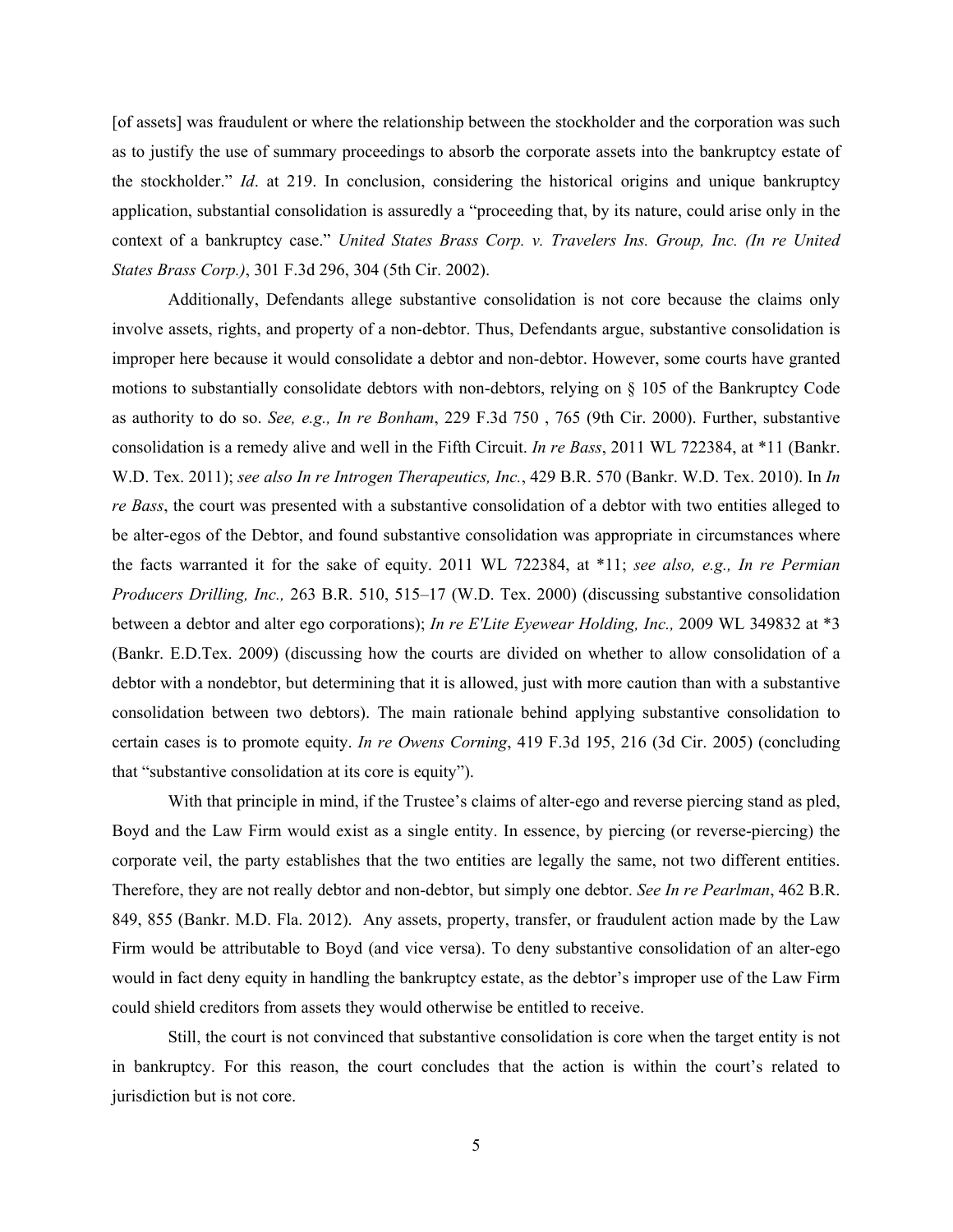The court rejects the defendant's challenge to the alter ego and reverse veil piercing actions, for the reasons stated in the decision in Adv. Proc. No. 12-5107. The court similarly rejects the standing argument.

The defendant argues that the substantive consolidation claim should be dismissed for failure to state a claim. As discussed above, substantive consolidation is a remedy alive and well in the Fifth Circuit. *In re Bass*, 2011 WL 722384, at \*11 (Bankr. W.D. Tex. 2011); *see also In re Introgen Therapeutics, Inc.*, 429 B.R. 570 (Bankr. W.D. Tex. 2010). Even among debtors and non-debtors, substantive consolidation is appropriate in circumstances where the facts warranted it for the sake of equity. 2011 WL 722384, at \*11; *see also, e.g., In re Permian Producers Drilling, Inc.,* 263 B.R. 510, 515–17 (W.D. Tex. 2000) (discussing substantive consolidation between a debtor and alter ego corporations); *In re E'Lite Eyewear Holding, Inc.,* 2009 WL 349832 at \*3 (Bankr. E.D.Tex. 2009) (discussing how the courts are divided on whether to allow consolidation of a debtor with a nondebtor, but determining that it is allowed, just with more caution than with a substantive consolidation between two debtors). The main rationale behind applying substantive consolidation to certain cases is to promote equity. *In re Owens Corning*, 419 F.3d 195, 216 (3d Cir. 2005) (concluding that "substantive consolidation at its core is equity"). The Trustee's complaint sets forth facts sufficient to bring his complaint within the legal standards of a substantive consolidation sufficient to raise the right to the relief above mere speculation. Those allegations include: the actions Boyd took to divert funds from Elbee Investments, Inc. ("Elbee") and Leo Block to a variety of Boyd's personal accounts or into the Law Firm. The complaint set forth several transactions between Boyd and the Law Firm, specifically, Boyd authorized Elbee to extend a 2 million dollar line of credit to Medlaw, which was then diverted to finance cases for the Law Firm in addition to several transactions funneling money from Elbee to Medlaw and to the Law firm. The Trustee's complaint also alleged a heavy comingling of funds between Boyd and the Law Firm, with Boyd writing checks from the Law Firm to his ex-wife, to personal bank accounts, to personal bankruptcy lawyers, and checks to his current wife. Accepting the facts set out regarding as true, the Trustee has pled a claim upon which relief may be granted.

Next, the defendant says that the trustee has failed to join necessary parties. Federal Rule of Civil Procedure 19, incorporated by Federal Rule of Bankruptcy Procedure 7019, requires a Court to undertake a two-step analysis when this challenge is raised. A court must first determine under Rule 19(a) whether the party is required to the suit and must therefore be joined if joinder is feasible. If the absent party is required but cannot be joined, the court must then determine under Rule 19(b) whether the party is indispensable. If so, the suit must be dismissed. *See Brown v. Pacific Life Ins. Co.,*, 462 F.3d 384, 394 (5th Cir. 2006); *Pulitzer-Polster v. Pulitzer*, 784 F.2d 1305, 1309 (5th Cir. 1986) (nothing a Rule 19 inquiry is "highly practical" and "fact-based"). Rule 19 is typically addressed in the context of a motion to